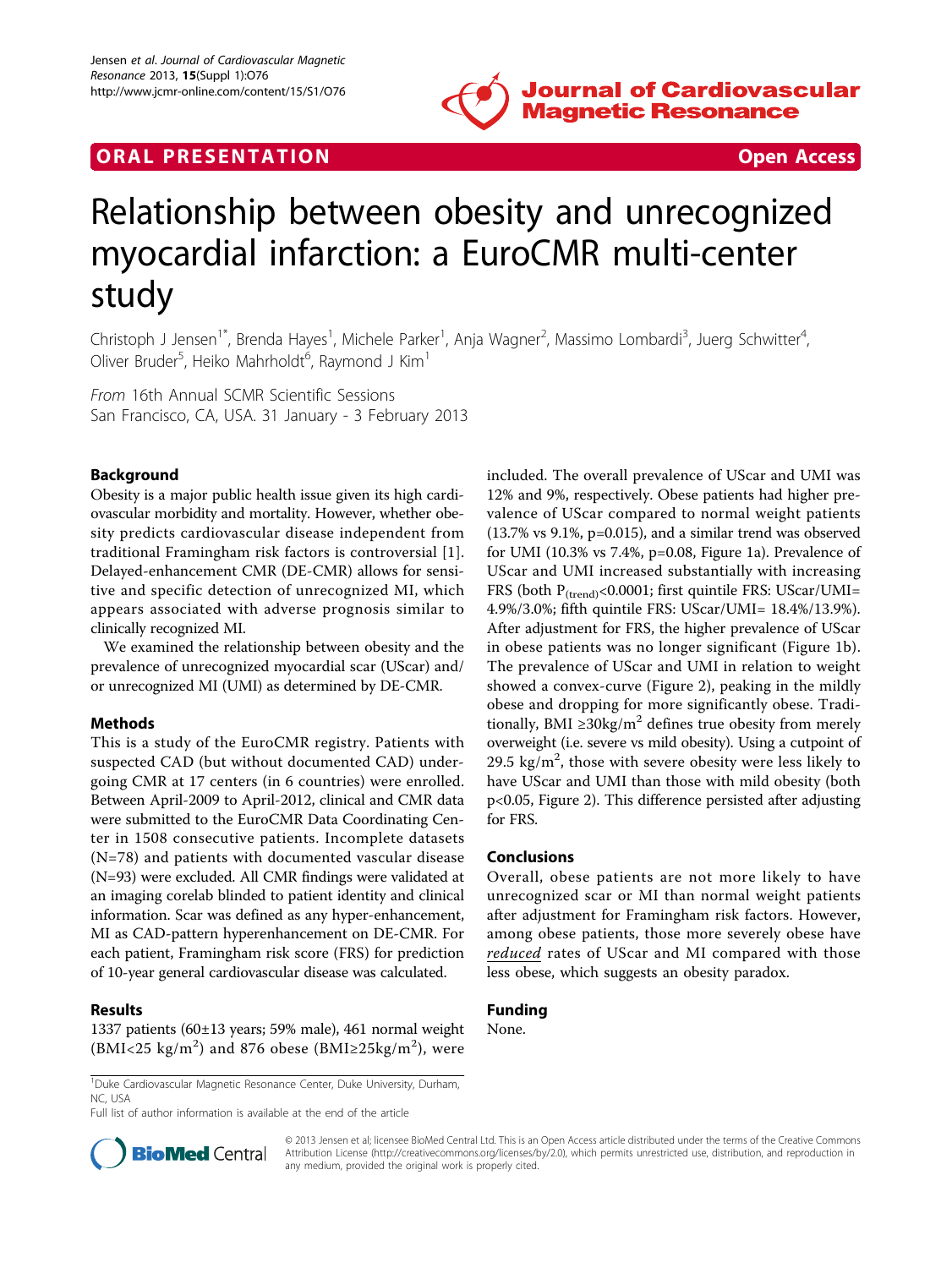<span id="page-1-0"></span>

Framingham Risk Score not including weight.